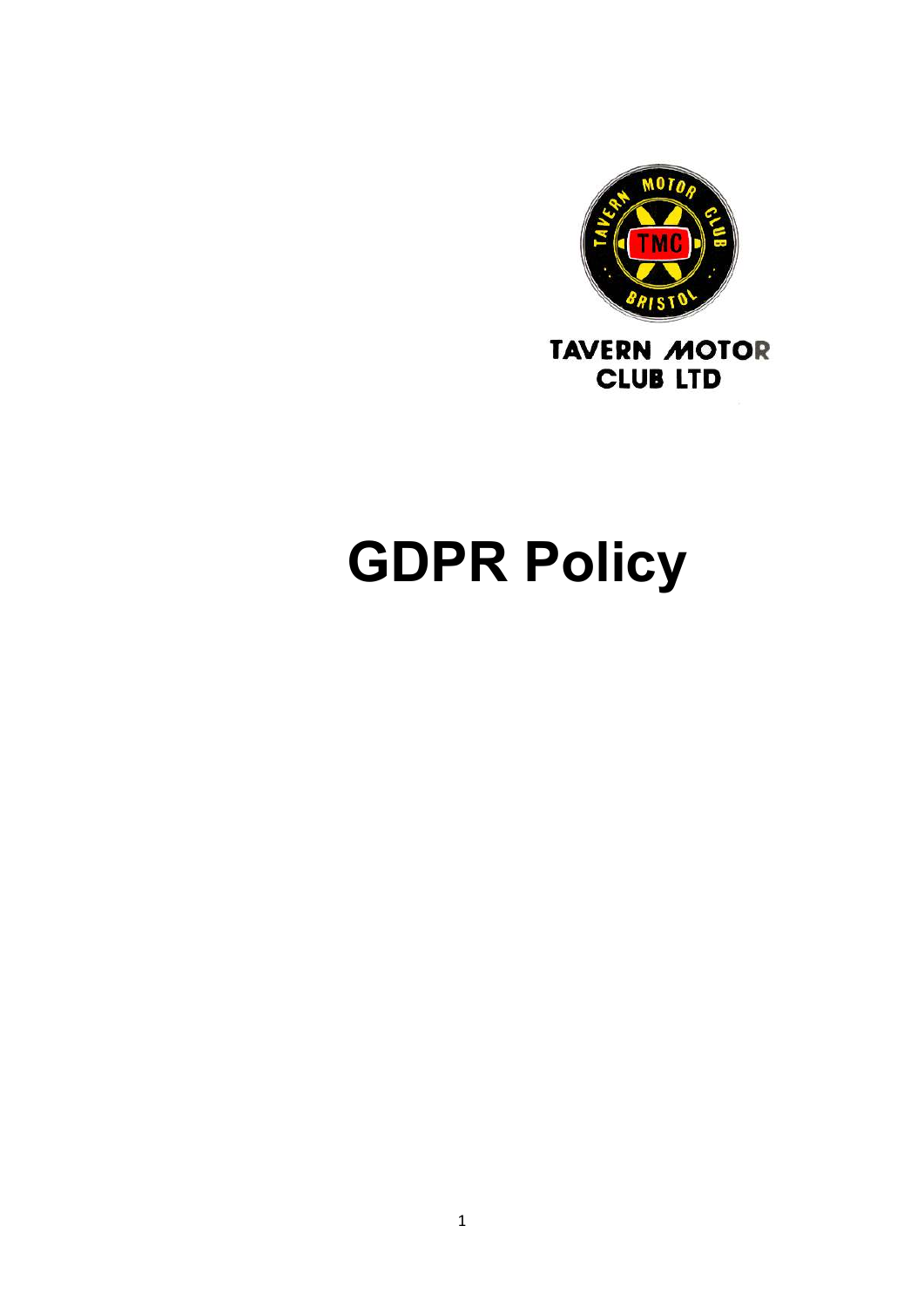

| <b>Version</b>   | <b>Author</b>          | Date of<br><b>Review</b> | <b>Review Points</b> | <b>Endorsed By:</b> |
|------------------|------------------------|--------------------------|----------------------|---------------------|
|                  |                        |                          |                      |                     |
| V <sub>0.1</sub> | D Desbois<br>Secretary | 2021                     |                      | Committee           |
|                  |                        |                          |                      |                     |
|                  |                        |                          |                      |                     |

This policy will be reviewed annually or when there is a legislative change or review to lessons learned or best practice guidance

### TAVERN MOTOR CLUB LIMITED

Registered in England and Wales Company Number 1186810 Registered Office: Hylands, Holcombe, BA3 5DU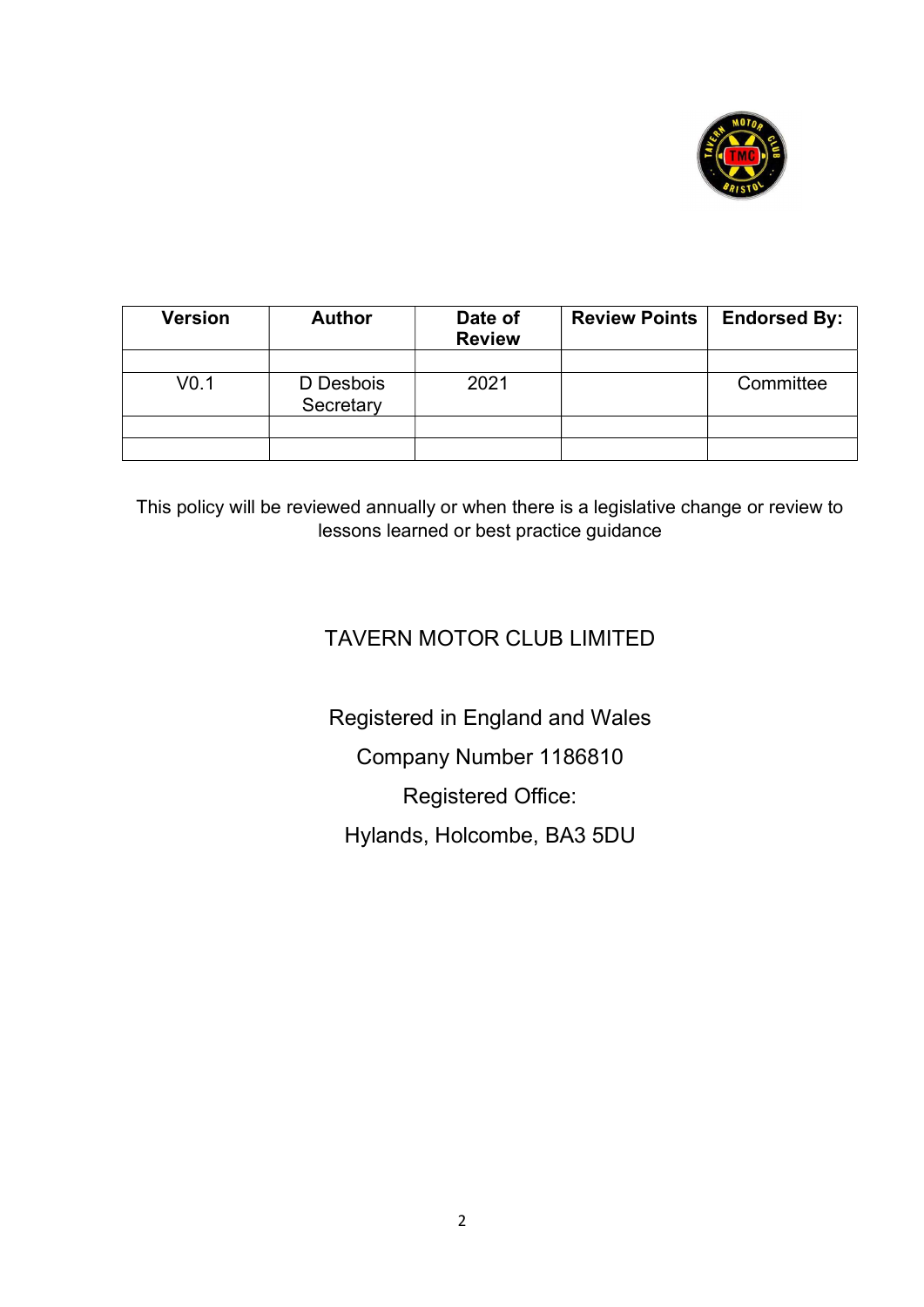

## **CONTENTS**

| <b>GDPR Statement</b>        | 4 |
|------------------------------|---|
| Collecting your Information  | 4 |
| Using your Information       | 4 |
| Sharing your Information     | 4 |
| Security of your Information | 5 |
| Our Website                  | 5 |
| Your Rights                  | 5 |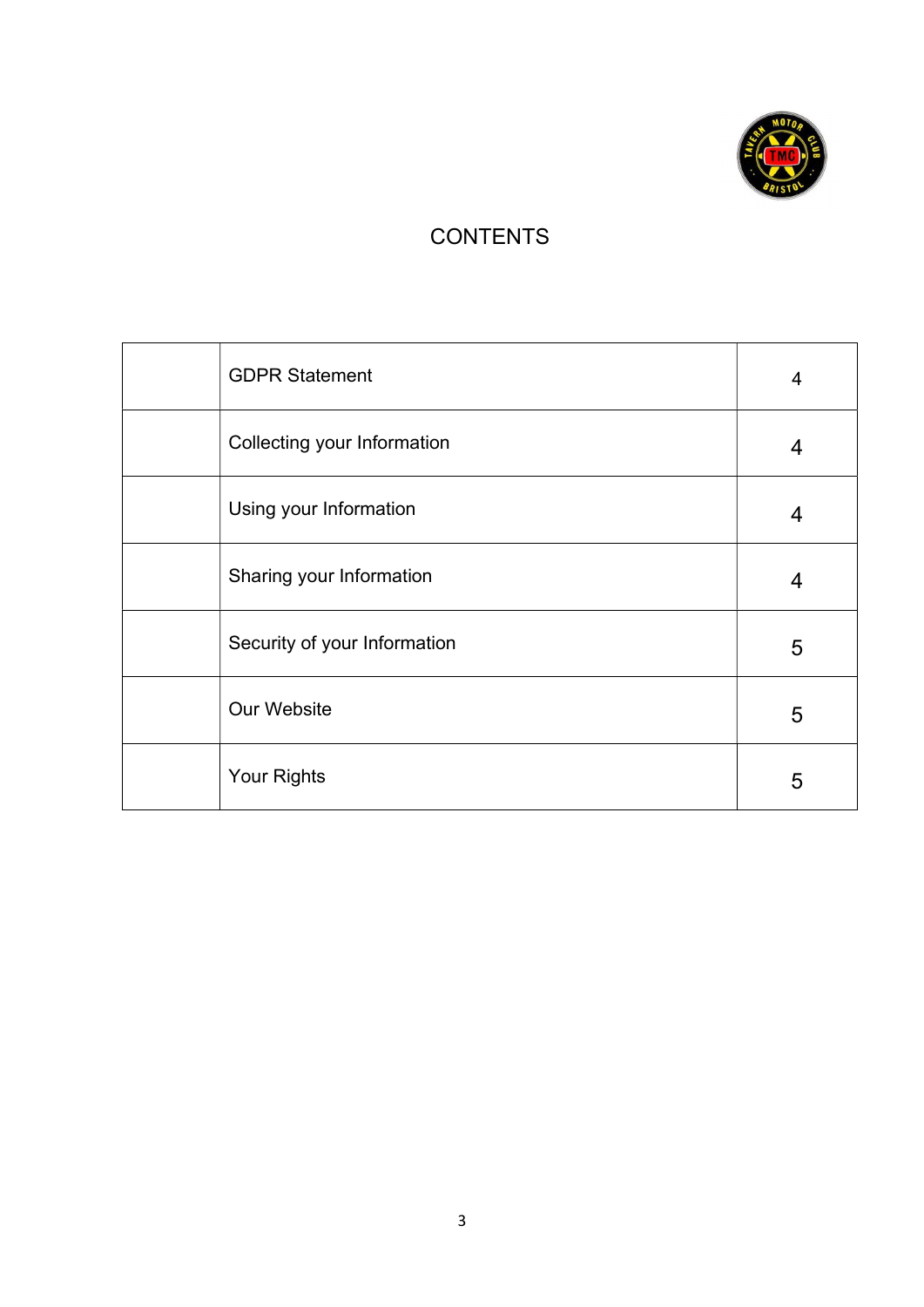

#### 1. GDPR Statement

Tavern Motor Club respects your privacy and we will only use your information in the way we describe in this notice. When using your information, we aim to be fair and transparent, and to follow our obligations under UK data protection laws. Your information is used for administering club membership, activities and competitions. Tavern Motor Club is the data controller for the purpose of GDPR and the Data Protection Act 2018. Our address is 1 Silverlow Road, Nailsea, Bristol, BS48 2AD. Our club contact for privacy and data is Phil Beckham at the above address or email at p.beckham@blueyonder.co.uk

#### Collecting your information

We collect your information when you fill in membership application or renewal forms, and competition event forms. You can give us your information using paper forms or online forms. The information you give us may include your contact details (name, address, telephone number, email address), personal information and identifiers (Date of Birth, membership number, competition licence number), and other information (vehicle details). When you give us information about another person, such as a child, parent, guardian or emergency contact you should let that person know that you have given us the information. If you are under 18 years old, we will also ask for information from your parent or guardian.

#### Using your information

We use your information when you first apply to become a member of Tavern Motor Club and then to administer and renew your club membership, and provide you with the Club magazine and other member benefits. We also use your information when you enter club events. For competitions, we will publish some of your information in the programme and the results, which will be in the public domain. Your information is used in these ways to fulfil our contract with you. We may also publish photographs or videos on the club website or photographs in documents which will be in the public domain. Your information is used in these ways to fulfil our contact with you. We may ask you for emergency contact and next of kin details which we will only use in an emergency, and which is used for a legitimate interest. You should let the contact and next of kin know that you have given this information to us. We might use your information to send you marketing messages by email, but only if you have agreed that we can do this by giving us your clear consent – and you can change your mind at any time just by letting us know. We will not sell your information to another organisation. To support your lifetime relationship with motor sport and Tavern Motor Club we may keep your information indefinitely. Unless we are required to retain information by relevant legislation, we will, at your request, delete your personal data from our system.

#### Sharing your information

We may share your information with the Motorsport UK as required by its General Regulations for governing motor sport, with other Motorsport UK registered Clubs, with medical personnel, or any other person if we have to comply with a legal obligation. We may also share your information with service providers, for example to print programmes.